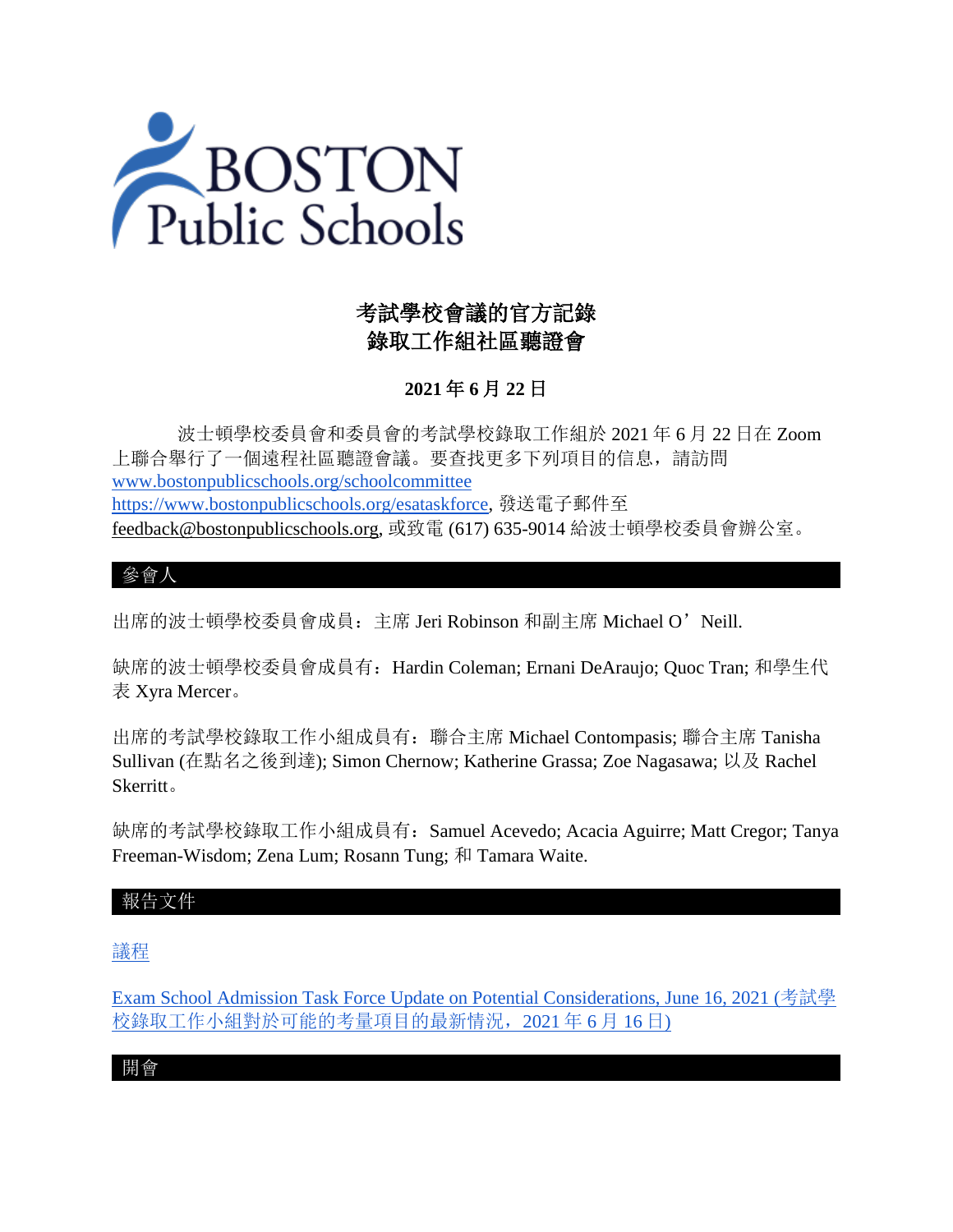#### 波士頓學校委員會和考試學校錄取工作小組遠程社區聽證會 **Zoom** *2021* 年 *6* 月 *22* 日

Mr. Contompasis 召集會議並歡迎委員會成員和與會者。Ms. Sullivan 為學校委員會點名。 主席 Jeri Robinson 和副主席 Michael O'Neill 出席會議; Hardin Coleman; Ernani DeAraujo; Quoc Tran; 和學生代表 Xyra Mercer 缺席。

Ms. Parvex 為考試學校工作小組點名。聯合主席 Michael Contompasis; Simon Chernow; Katherine Grassa; Zoe Nagasawa; 和 Rachel Skerritt 出席會議。 聯合主席 Tanisha Sullivan 在點名后到會。Samuel Acevedo; Acacia Aguirre; Matt Cregor; Tanya Freeman-Wisdom; Zena Lum; Rosann Tung; 和 Tamara Waite 缺席。

Contompasis 先生宣布提供西班牙語、海地克里奧爾語、佛得角語、越南語、粵語、普通 話、葡萄牙語、索馬里語、阿拉伯語和美國手語(ASL)的同聲傳譯服務;口譯員介紹了 自己,並用他們的母語説明了如何通過更改 Zoom 頻道來收聽同聲傳譯。

Ms. Robinson 感謝了工作小組的工作。她鼓勵人們閱讀工作組於 6 月 16 日提交給學校委 員會對某些領域進行考量的最新情況。工作小組將於 6 月 30 日會把其政策建議的最後版 本呈交給學校委員會。委員會將在 7 月就考試學校錄取政策的最後版本進行投票。她提醒 發言人注意使用尊重他人的語言。

## 公眾意見

- Boston Latin Academy 校友, Mattapan 居民 Armando Martinez 發言反對高階課程班 (AWC),也反對使用考試作爲考試學校錄取的一部分。
- 來自 Quality Education for Every Student (QUEST)、Jamaica Plain 的居民 Mary Battenfeld 發言反對使用考試作爲考試學校錄取的條件。
- 前 BPS 家長和教育者、 Northfield 居民 Patricia Kinsella 發言反對使用 MCAS 成績 作爲考試學校錄取的條件之一。
- Boston Latin School (BLS) 和 Curley K-8 School 的家長 Marie Mercurio 發言支持使 用考試作爲考試學校錄取的一個條件。
- 家長、 Roslindale 居民 Annie Spitz 發言支持確保考試學校錄取程序對所有學生是 公平的。
- South Boston 居民、 家長 Sara Adairearent 發言支持使用考試作爲考試學校錄取的 條件之一。
- Dorchester 居民, 前 BPS 家長 Christine Langhoff 談到公平資源的重要性, 并且提出 要為考試學校的資格建立一個標準。
- Boston Latin School 家長 Micaiah Brown 發言反對使用 MCAS 作爲考試學校錄取標 準的一部分。
- West Roxbury 居民、家長 Christine Jiang parent 發言支持保留入學考試。
- BLS 畢業生, Brighton 居民 Suzanne Elsasser 就可能的錄取標準進行發言。